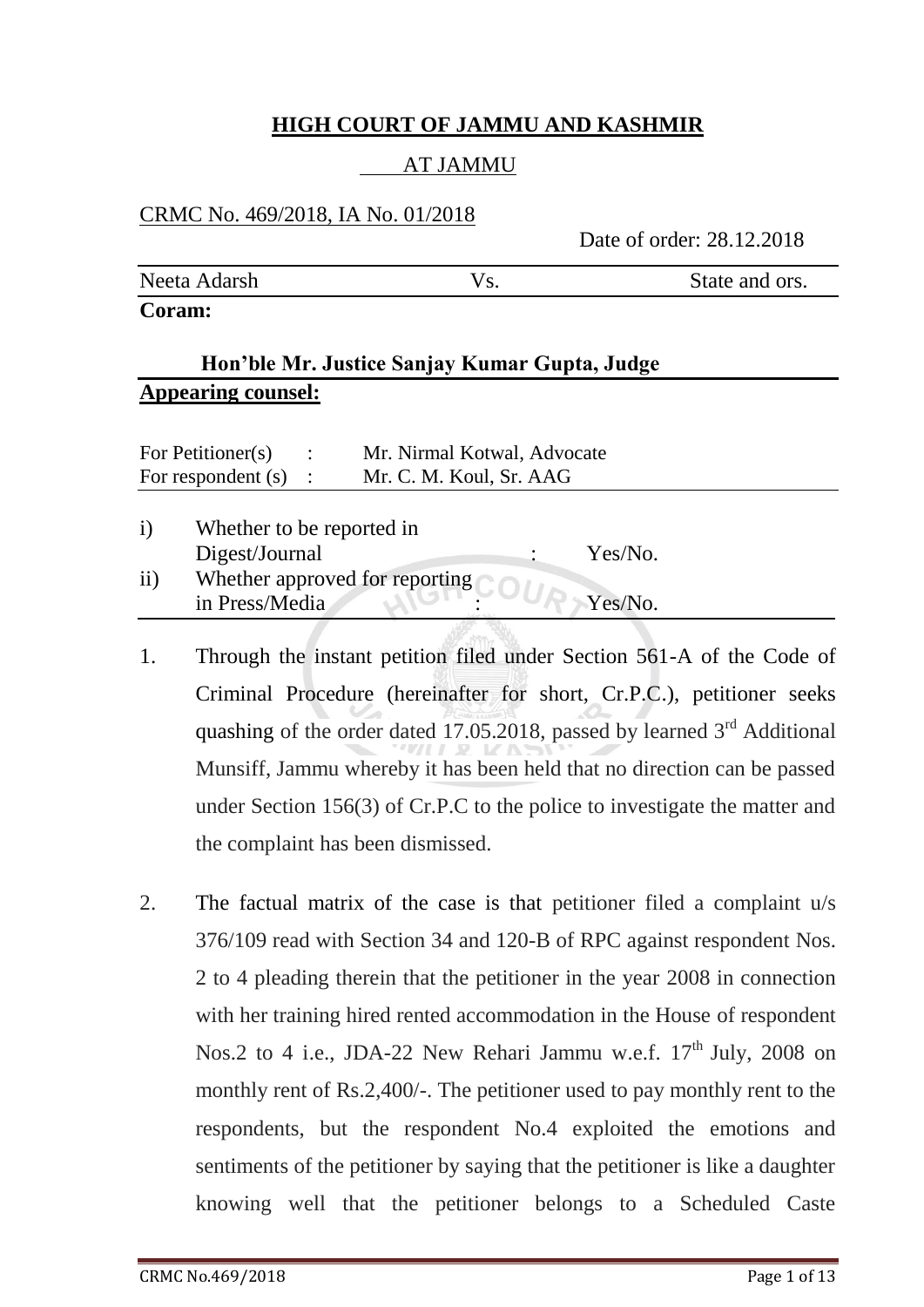community and the respondents 2 to 4 are from Brahamin community. The petitioner has pleaded in the complaint that with the passage of time the petitioner/complainant being alone at Jammu fell prey to the sentiments expressed by respondent No.4 and the petitioner was made to work as household apart from doing her training. It is further submitted that the petitioner completed her training and got a job in Govt. Medical College Jammu in the year 2013 against the post of Multipurpose Health Worker on contractual basis, however, in the year 2014 the respondent No.2 suffered some bleeding problem and the petitioner being an employee in Medical Department was requested by respondent Nos.3 and 4 to seek appointment from Dr. Sanjeev Bhat and on examination of respondent No.2, the petitioner came to know that the respondent No.2 is suffering from BSD which had turned very serious because of nontreatment at an early stage. It has been further stated in the complaint that the Doctor Sanjeev Bhat advised the respondent No. 2 to take medical treatment and it was also advised to have regular check-up. The respondent No.2 many a times fell unconscious and respondent Nos. 3 & 4 always requested the petitioner to give breathing from mouth to mouth to respondent No. 2. In the complaint it was further stated that respondent Nos.3 & 4 exploited the sentiments of petitioner by saying that the life of respondent No.2 is very short and now the petitioner has to take care of respondent No.2. It was pleaded in the complaint that the petitioner was also forced to accompany respondent No.2 to the doctors and to the utter surprise of the petitioner the respondent Nos.3 & 4 revealed on 9th November, 2014 that the respondent No. 2 has fallen in love with the petitioner and now cannot live without her love and affection. It is stated that respondent Nos.3 & 4 exploited the petitioner to such an extent that the petitioner was requested to give company to respondent No.2 in the night hours also. The respondent No.2 forcibly and without the consent of the petitioner had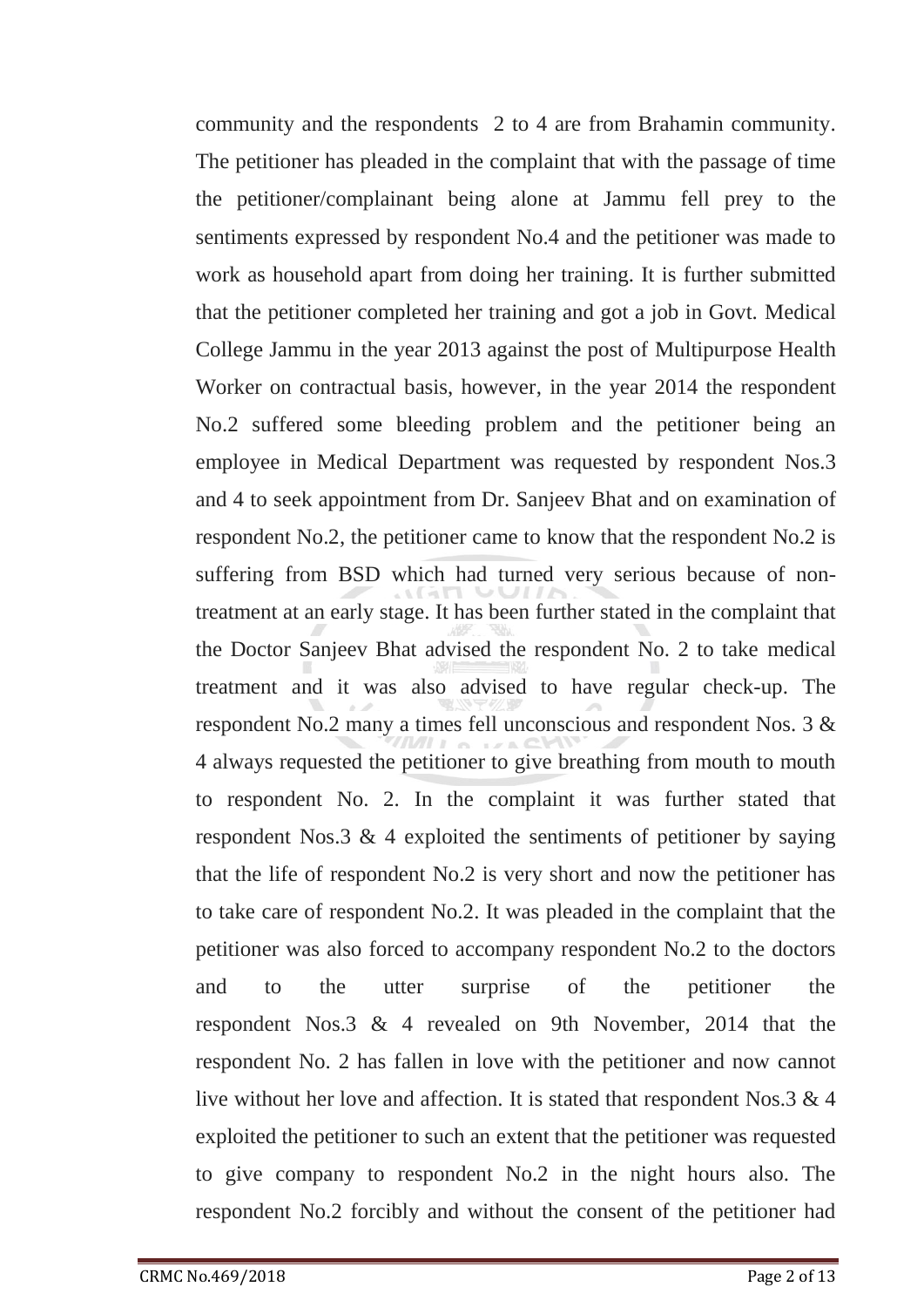sexual intercourse with her and thereafter the things became so worst that whenever the petitioner was on her duty the respondent No.2 used to call her on the pretext that he is not feeling well and the petitioner sensing medical problem of the respondent No.2 used to rush at the residence i.e. JDA-22 New Rehari, Jammu of the respondents, after availing leave and on arrival used to find respondents 2 to 4 sitting together. The respondent No.2 on the pretext of taking medicines used to take the petitioner in the room in presence of respondents  $3 \& 4$  and exploit the petitioner by resorting to forcible sexual intercourse. The petitioner objected many a times, but the respondent Nos.3 & 4 consoled the petitioner that the petitioner can only save the life of respondent No.2. It was further pleaded in the complaint that the things and circumstances had gone beyond the control of the petitioner, because the petitioner had been exploited by respondents 2 to 4 to have sexual intercourse without her consent so many times, that the petitioner thought of committing suicide and on 02.09.2016, the petitioner perturbed by the sexual exploitation by respondent Nos.2 to 4 left the rented house and went to end her life at Akhnoor, but the respondent Nos.2 to 4 sensing some adverse circumstances followed the petitioner and in order to overcome any criminal proceedings against them from the petitioner again exploited her and got an agreement of marriage between the petitioner and respondent No. 2 totally against the consent of petitioner. The agreement was executed on 08.09.2016 against the consent of the petitioner because the respondents got the agreement executed only to safeguard themselves from criminal proceedings. It was further pleaded in the complaint that she has been forced to undergo sexual intercourse without her consent by the accused persons and they have committed offence under Section 376/34 RPC with the petitioner. The petitioner further pleaded in the complaint that the petitioner even went to the police, but nothing was done because the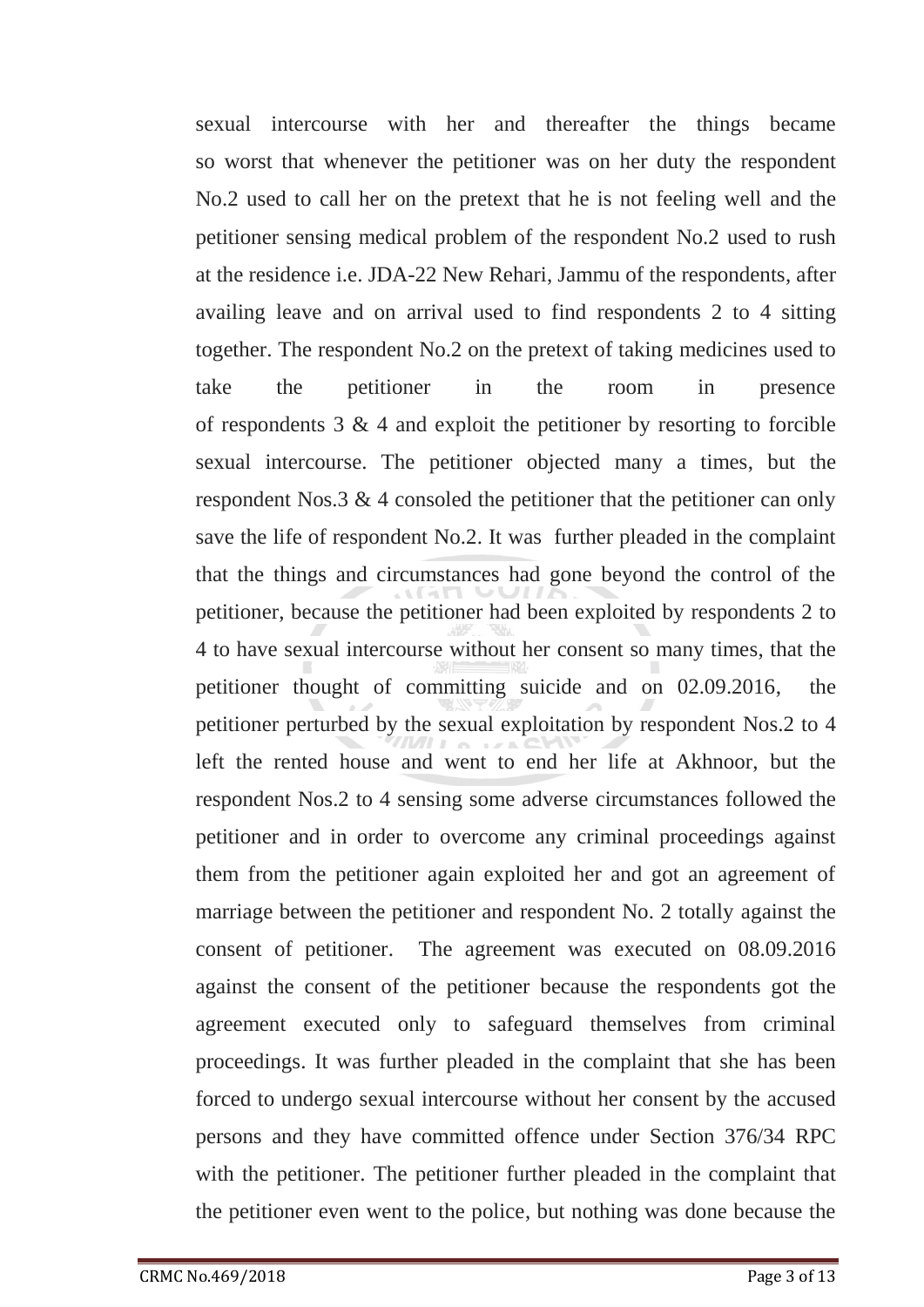respondent Nos.2 to 4 were very influential and high headed persons and police was hand in glove with respondents. Further, respondent Nos.3 & 4 managed an accommodation at New Plot Tali Morh Jammu just to show that the petitioner is no more tenant of respondent Nos.  $3 \& 4$ . It is stated that respondent No.2 exploited the petitioner even at rented accommodation at New Plot Jammu number of times by committing sexual assault without her consent. The petitioner pleaded in the complaint that the petitioner approached the concerned Superintendent of Police Jammu, number of times, who failed to take cognizance of the case. It is stated that the complaint was filed in the Court of Chief Judicial Magistrate, Jammu which was further transferred to the Court of 3<sup>rd</sup> Additional Munsiff (JMIC) Jammu for further adjudication. The learned 3<sup>rd</sup> Additional Munsiff Jammu on 24.04.2018 passed an order which is not only illegal, but is contrary to the provisions of law. The learned 3rd Additional Munsiff Jammu dismissed the complaint on the ground that power under Section 156 (3) Cr.P.C. cannot be exercised because a matrimonial dispute under Section 13 of Hindu Marriage Act is pending before the Matrimonial Court, Jammu between the parties and the parents of respondent No.2 has already executed deed of disinheritance in respect of respondent No. 2. The Court below has also rejected the complaint on the ground that the police has already acted upon and as per police report no offence is made out against the respondent Nos.2 to 4, as such, no direction can be issued to the police to investigate the matters under section 156 (3) of Cr P.C.

- 3. Through the instant petition, petitioner seeks quashing of the impugned order dated 17 05.2018 on the following grounds:-
	- **(i) That the impugned order is illegal, contrary to facts and circumstances of the case and is unsustainable in the eye of law, as such need to be quashed.**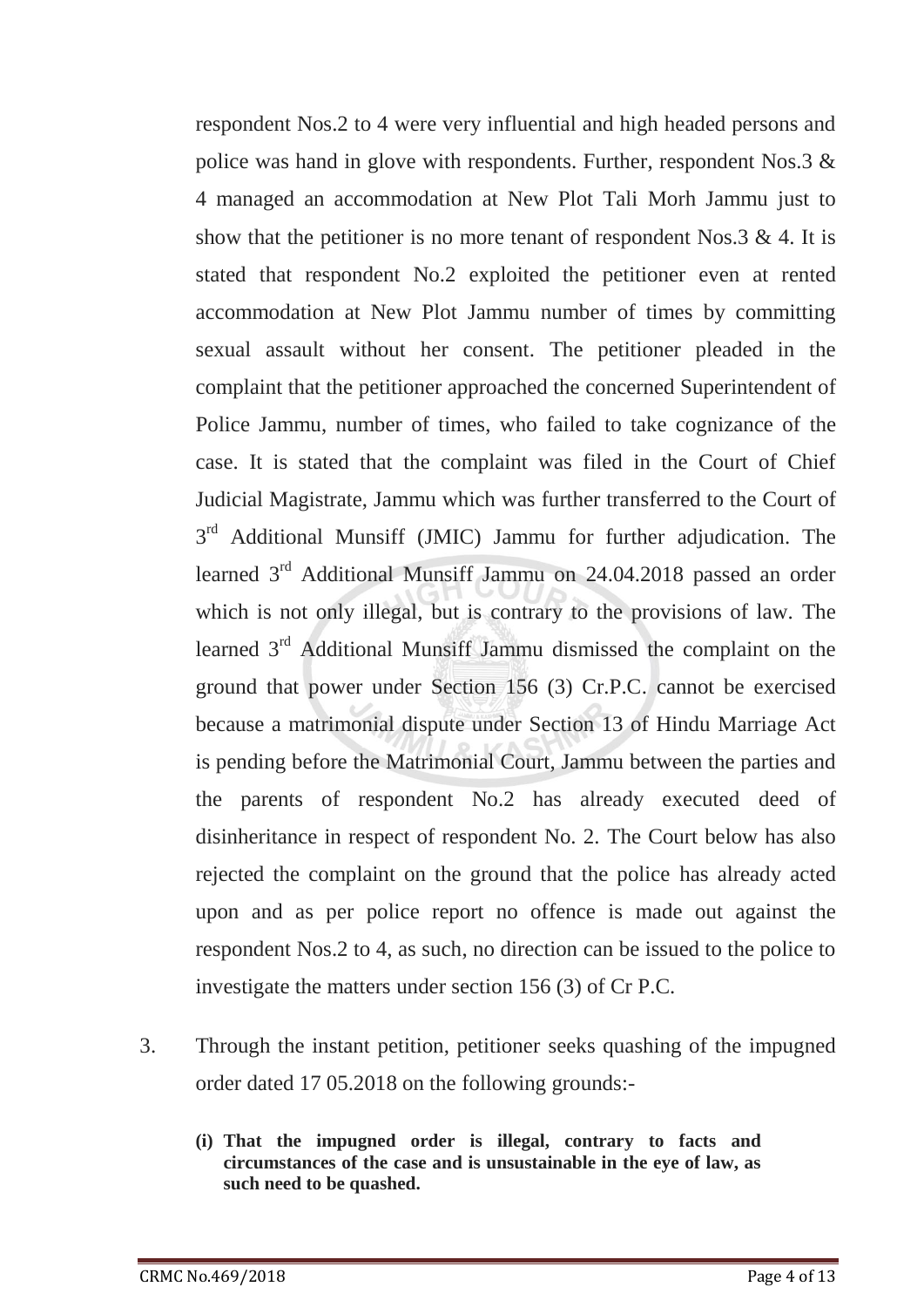- **(ii) That the learned Magistrate has not appreciated the law governing the subject as the petitioner had made all out efforts before the concerned police to take cognizance of the matter, but since the police failed to take cognizance;**
- **(iii)That the learned Magistrate has committed illegalityby entertaining the report of the police submitted in response to order dated 24.04.2018 passed by the learned Magistrate because in terms of order dated 24.04.2018 only factual report was to be verified from the conceded Police Station as to whether the petitioner prior to approaching the Magistrate for invoking power under Section 156 (3) Cr. P.C has approached the police or not. The learned Magistrate has erred in accepting the report of police because the accused persons were provided ample opportunity to put their defence by the police which is not permissible and the material according to the choice of accused personswas submitted to the learned Magistrate which wassufficient to prejudice the mind of the learnedMagistrate that no case is made out; that the police travelledbeyond the scope of the order passed by the learnedMagistrate dated 24.04.2018. and even after passing of order dated 24.04.2018 neither the statement of petitioner was recorded by SHO Police Station, Pacca Danga, Jammu nor Incharge Police Post Rehari nor any investigation was carried out.**
- **(iv)That the learned Magistrate has also committedillegality by saying that there is delay in lodging thecomplaint, but fact still remains that the commissionof offence under section 376 RPC is a recurring causeof action particularly when the accused persons played fraud and misrepresentation on the petitionerjust to get rid of her, because as on date also theaccused No. 2 is in-connivance with accused Nos. 3&4 has gone in hibernation and is not traceable; that thelearned Magistrate wrongly interpreted the missingreport lodged by the petitioner with the in-charge police post Rehari and has also misinterpreted thependency of a divorce petition in the family court atJammu filed at the behest of respondent/accused No. 2, which clearly indicates that the respondent No, 2 to 4 hadinvolved the petitioner in the marriage tie just to get rid of the rigor of offence committed upon the personof the petitioner under Section 376 RPC.**
- 4. Objections have been filed by respondent Nos.2 to 4. The stand taken in the objections is that the petition of the petitioner is liable to be dismissed on the ground that she has intentionally and deliberately suppressed true and material facts from the Court. In the objections it has been averred that the respondent no.2 vide marriage agreement dated 08.09.2016 has solemnized marriage with the petitioner as per Hindu Rites and Customs. At the time of marriage the petitioner herein was 38 years of age and the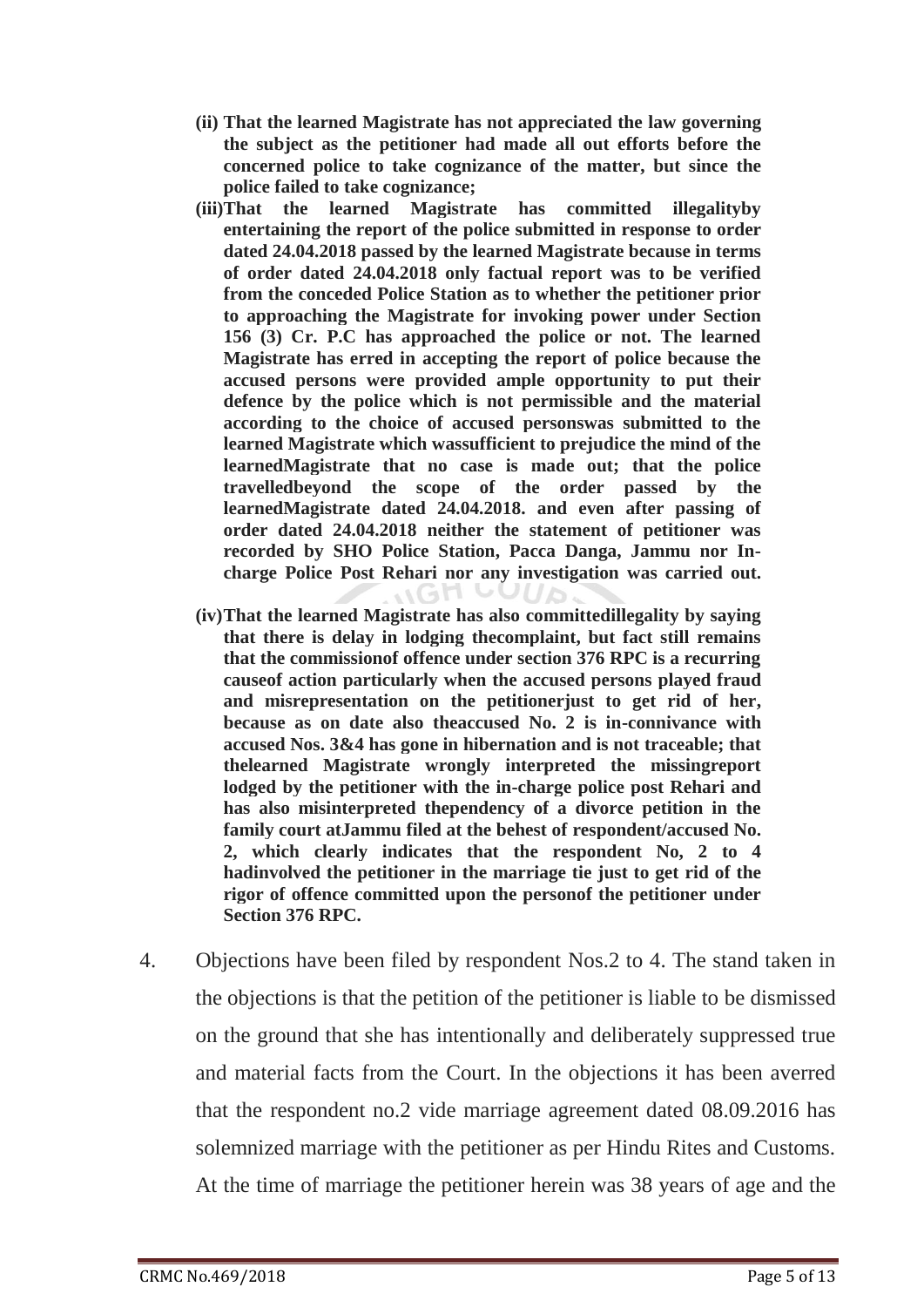respondent no.2 was only 26 years old. It is further stated that in the said agreement the petitioner has submitted/admitted that she was a Hindu Virgin 38 years old girl. The said marriage agreement was also registered by the Notary Public, Jammu in front of two independent witnesses who are the close relatives of the petitioner (i.e. brother and sister). It is further averred that respondent no.2 and petitioner have also performed marriage as per Hindu rites and customs at Arya Samaj Mandir Dayanand Marg, Jammu on 14.10.2016 and in this regard a certificate was also issued in their favour. Further, the said marriage between the respondent no. 2 & petitioner was a love marriage and has been solemnized against the wishes of respondent Nos.3 &4 due to which the respondent no.3 executed a deed of disinheritance on 28.10.2016 whereby the respondent no.3 disinherited respondent no.2 from all of his moveable as well as immoveable properties. Thereafter the respondent no.2 and petitioner started living at House No.288, Puran Nagar New Plots, Jammu. Soon after the marriage the behavior and attitude of the petitioner towards the respondent no.2 was not good due to which the parties get separated from each other on 28.01.2018 because of a scuffle and the respondent no.2 left the house. Thereafter,the petitioner lodged a missing report before Police Post Rehari and in the month of February, 2018 the respondent no.2 came back and the police had called his parents and the petitioner in the police post and during this period the parents of the respondent no.2 submitted that the respondent no.2 has already been disinherited and he can live anywhere he wants to live and thereafter the case was closed. Being not satisfied with the same, the petitioner has also filed petition under Section 9 of Hindu Marriage Act on 06.03.2018 wherein she gave her residential address at H.No. 288 Puran Nagar New Plots, Jammu and seeks restitution of conjugal rights before the Court of Ld. Additional District, Judge (Matrimonial Cases) Jammu. The said petition was decided on 17.05.2018 on the ground that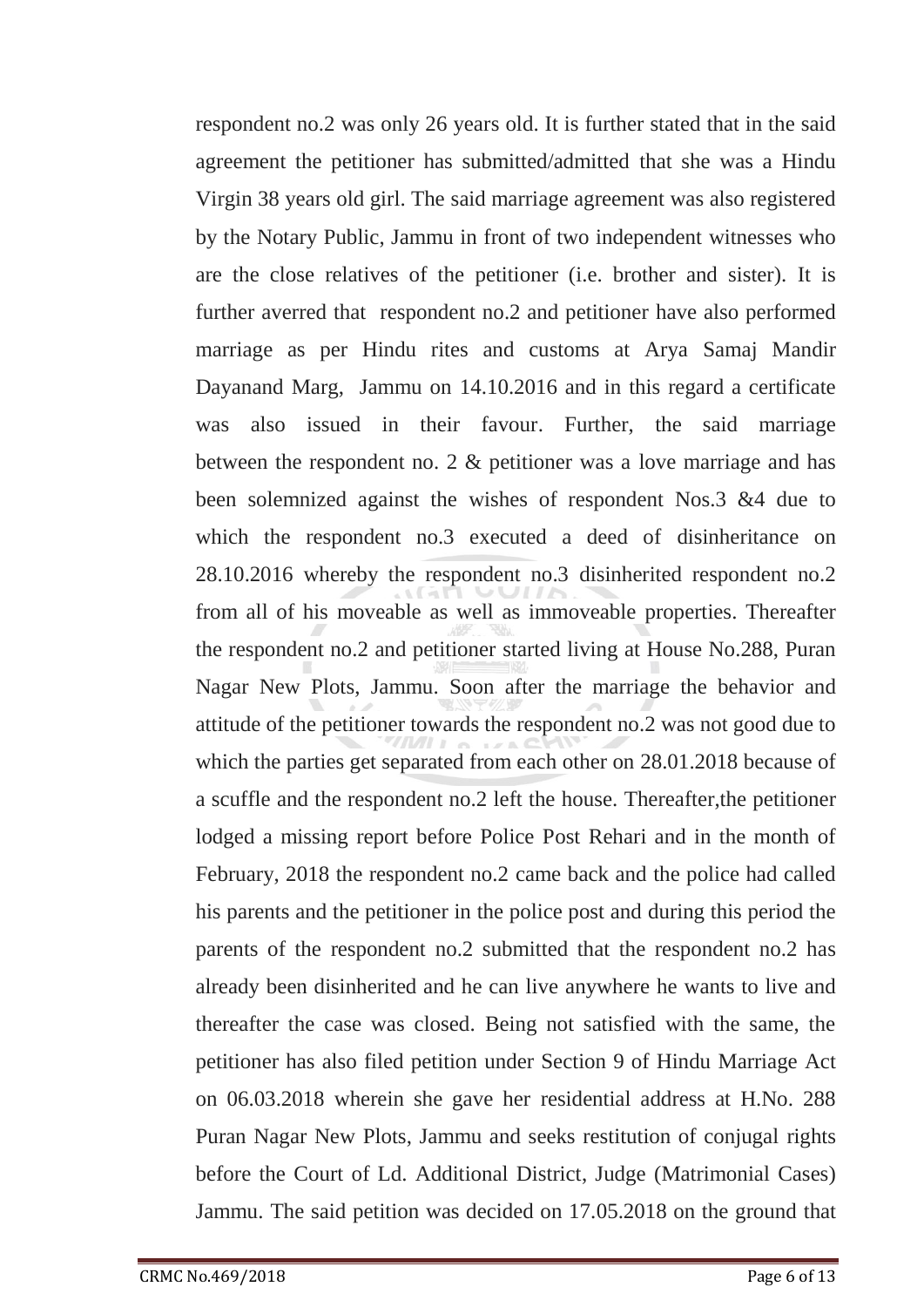the petitioner herein was not interested to press the same and same was, accordingly, dismissed as withdrawn by the petitioner on her own. It is further submitted that in the said petition filed under Section 9 of Hindu Marriage, Act in para no.3 she had stated that she was virgin at the time of her marriage and when nothing has been received in shape of relief from the Court of Ld Additional District Judge, Matrimonial Cases, Jammu, the petitioner here in just to defame and harass respondents by concealing the fact of pendency of petition mentioned above, filed an application under Section 156 (3) Cr.P.C seeking direction to Police of Police Station, Pacca Danga to lodge an FIR against the respondents under Sections 376, 109 read with Section 34 and 120-B RPC. In the said complaint the petitioner has mentioned her address as Kulwanta Ramnagar,Udhampur at present Jammu. The said complaint of the petitioner was decided on 17.05.2018 by the Court of Ld 3<sup>rd</sup> Additional Munsiff (JMIC) Jammu. In the said order the court of Ld 3<sup>rd</sup> Additional Munsiff (JMIC), Jammu clearly stated that the petitioner has suppressed material facts from this court and has not approached to this court with clean hands. Further, the learned Court has also stated that the dispute is a matrimonial one and complainant instead of resorting to the available legal recourse has misused the process of the court by invoking the provisions of section 156(3) Cr.P.C. Further, when the learned court rejected the complaint, the petitioner has also withdrawn the petition under Section 9 on the same very date i.e. 17.05.2018. Further the petitioner herein just to defame the respondents and their family members has also posted defamatory posts on social sites and she always threatened the respondents of dire consequences due to which the respondent no. 4 has also filed a complaint against petitioner under Section 156 (3) Cr.P.C. before the court of Judicial Magistrate  $1<sup>st</sup>$  Class, Jammu in which the learned court vide its order dated 19.07.2018 directed the SHO Police Station, Pacca Danga to file compliance report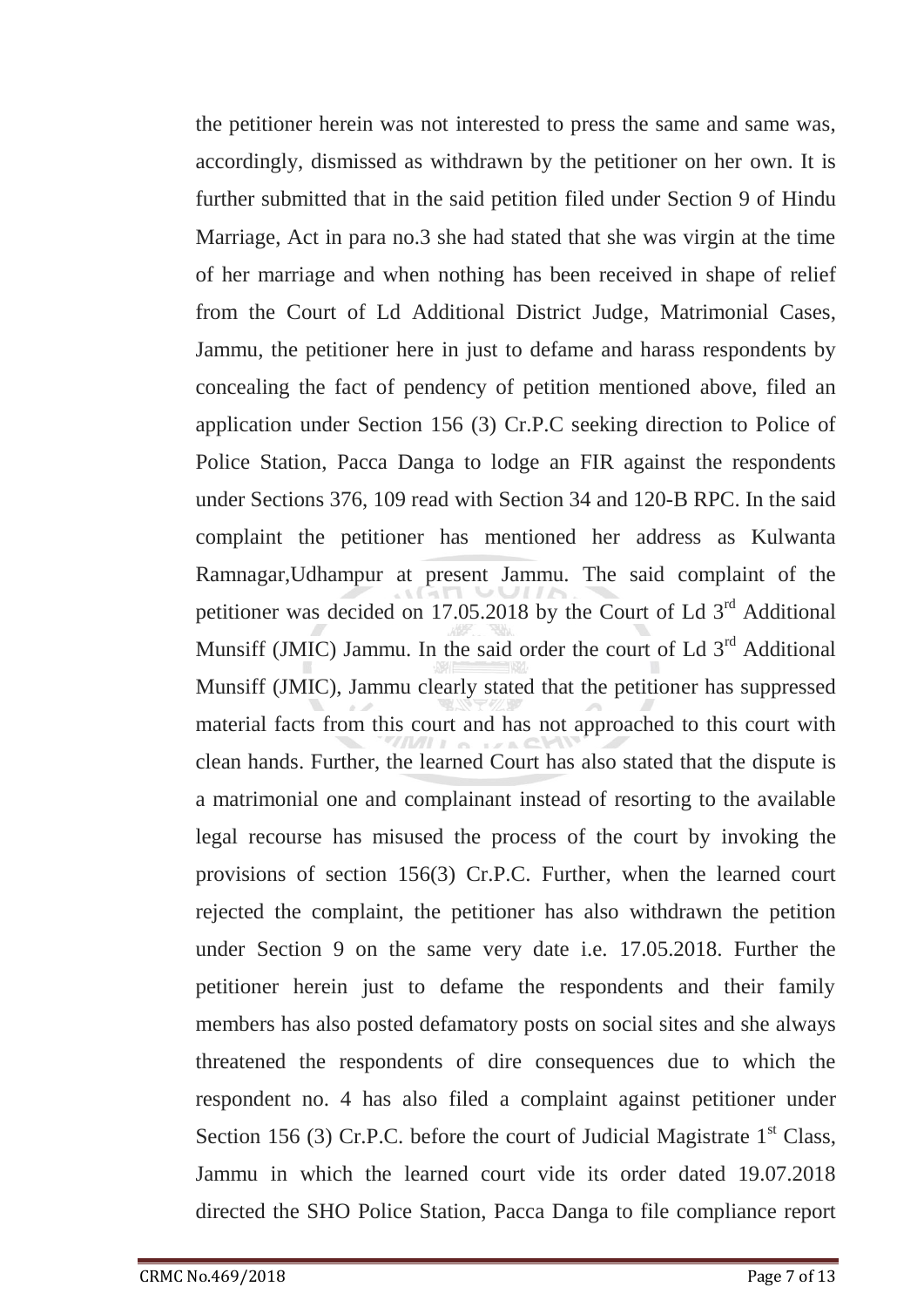by enquiring the matter. It is also stated that the petition of the petitioner is further liable to be dismissed on the ground that before filing complaint under Section 156 (3) the petitioner has not followed the provisions of Section 154 Cr.P.C., and all the facts narrated above, have been concealed by the petitioner in all her proceeding including the instant one which clearly shows that the petitioner just to take revenge from the respondents has filed the instant petition.

- 5. In support of his contention, learned counsel for the petitioner relies upon the decisions of the Hon'ble Supreme Court reported in case titled **Lalita Kumari vs. Govt. of U.P. and ors.** reported in **2008 (7) SCC 164**; and **Mrs. Priyanka Srivastava and anr. vs. State of U.P. and ors**, reported in **(2015) 6 SCC 287**.
- 6. I have considered the rival contentions. From the perusal of documents annexed with the petition, it is evident that petitioner filed a criminal complaint against respondents for offences u/s 376/109/34/120-B RPC before JMIC on the same averments which have been mentioned in this petition.

 $HCOU<sub>2</sub>$ 

- 7. On 24.04.20018 JMIC Jammu (3rd Additional Munsiff) passed an order thereby directing SHO P/S Pacca Danga to file status report, as JMIC was of the view that complainant has already filed a complaint before Police Post Rehari and SP, Jammu. The concerned SHO P/S Pacca Danga filed status report; JMIC after going through status report dismissed the complaint and refused to pass any order on said complaint on 17.05.2018.
- 8. The operative part of order dated 17.05.2018 passed by  $3<sup>rd</sup>$  Additional Munisff (JMIC) Jammu reads as under: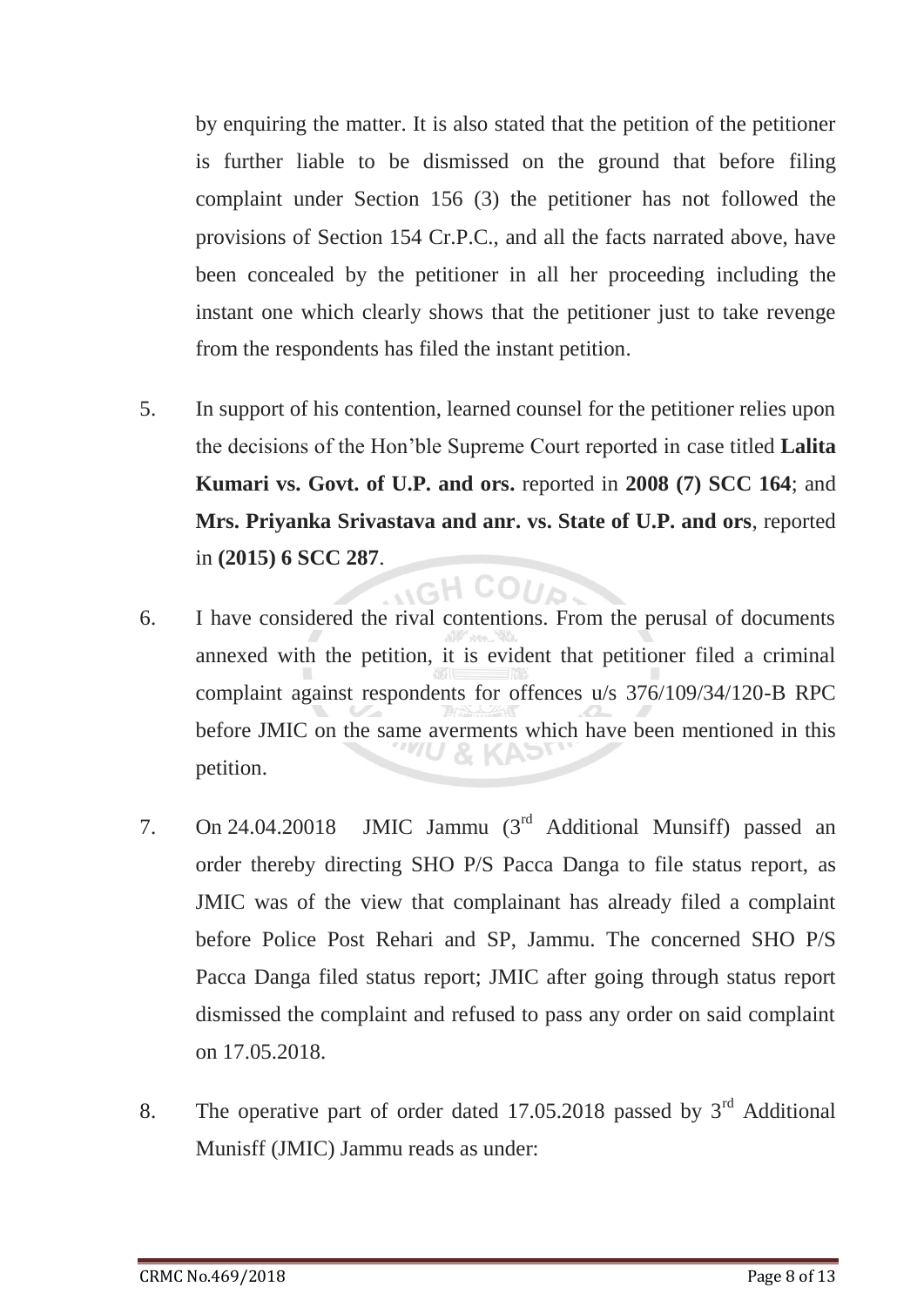**"In the case in hand, it is alleged by the complainant that she has been subjected to forcible sexual intercourse by accused no. 1 since 2014 without her consent and when she decided to end her life by committing suicide she was exploited emotionally by accused no: 2 and 3 and was forced to enter into wedlock of marriage with accused no: 1 in November 2016 and the accused no: 1 kept on exploiting the complainant to forcible sexual intercourse eve after marriage.**

**This Court has directed the P/P Rehari Jammu to file a status report regarding the complaint filed by the complainant. The status report was filed by the concerned Police authorities and perusal of the same reveals that in 2008 the complainant was undergoing training at GMC Jammu and had taken the room from the accused persons on rent @ 2400/- per month at New Rehari. In the year 2013, the complainant got a job at GMC Bakshi Nagar Jammu and was about to shift but in 2014, the accused no: 1 got critically ill and the complainant helped him in getting the treatment and during this they fell in love with each other. The Complainant and accused no: 1 revealed about their love affair to accused no. 2 and 3 and requested them for marriage who refused and then on 2-9-2016, the complainant threatened them to commit suicide. The parents of accused no: 1 tried to make her understand but she didn't agree and accused no. 1 and complainant against the wishes of his parents told them that they will marry each other and left the lhouse of accused no. 2 and shifted to a rented accommodation at Puran Nagar H. no: 286 New Plot Jammu and started living there. Both accused no: 1 and complainant did enter into an agreement in the Court and on 14-10- 2016 both got married at Arya Samaj Mandir in which parents of the complainant were present but accused no: 1 parent were not aware of it. The accused no: 2 disinherited the accused no: 1 because of his marriage with the complainant. The complainant and accused no: 1 after this started living together and stayed together till 28-01-2018 and then because of scuffles the accused no: 1 left the house at Puran Nagar New Plot. The complainant on her own tried to locate him and in the month of February, 2018 the accused no: 1 came back. The police called upon the parents of accused no. 1 and the complainant in the police post and after the close report they all went back. It was submitted by accused no. 2 that he has disinherited the accused no. 1 and they can live anywhere as per their choice. A case between the complainant and the accused no: 1 u/s 13 HM Act is pending before the Court of Add. District Matrimonial. Since 28-01-2018, the complainant and the accused no: 1 are living separately It is submitted that apart from missing report the police have not received any application from the complainant at Police Post Rehari.**

**In the case in hand, there are certain things which cast doubt on the veracity of the assertions leveled by the applicant against the nonapplicants/accused and has to be looked into before passing any directions u/s 156(3) Cr.PC:**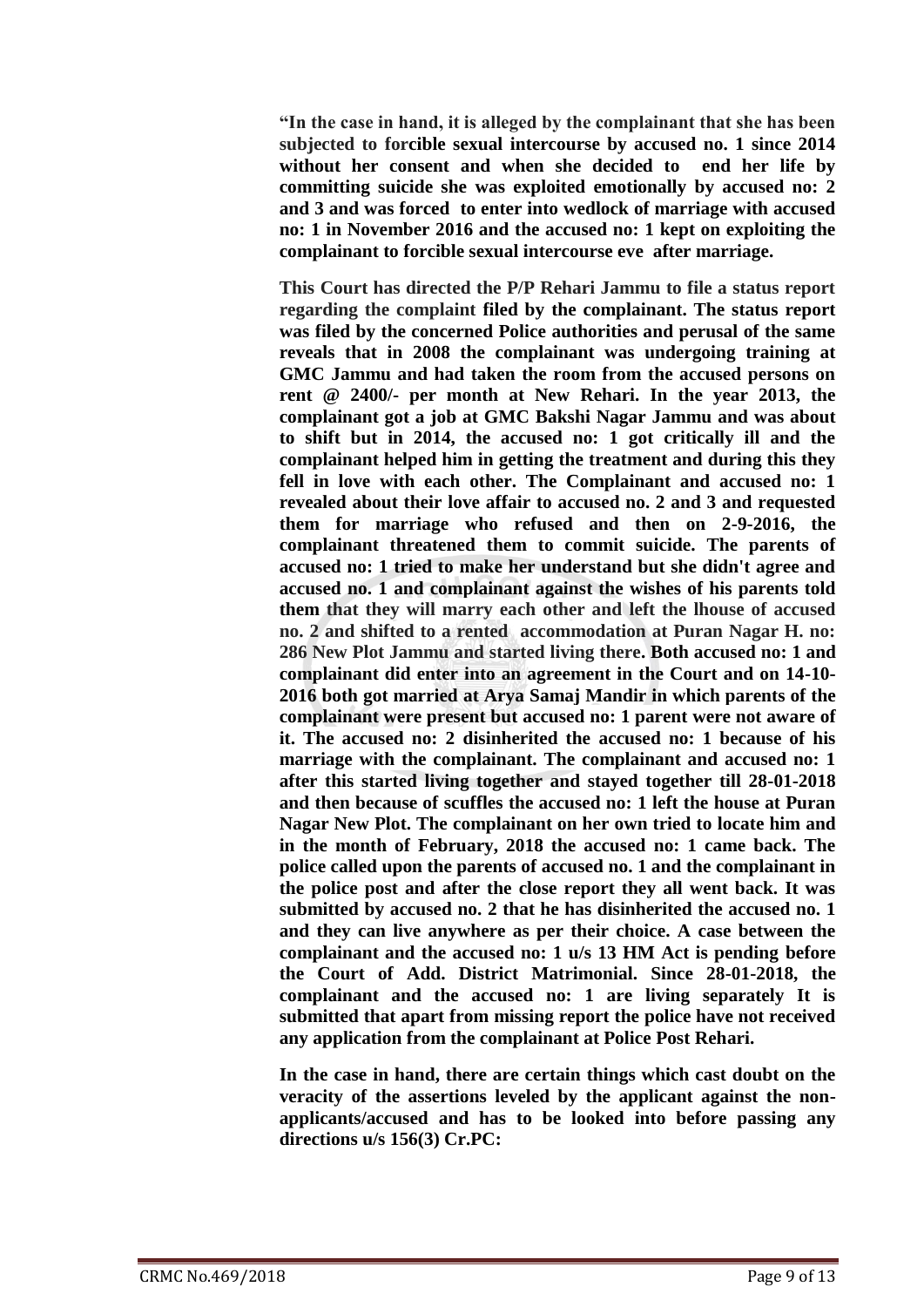**1. Perusal of the complaint reveals that she has been subjected to forcible sexual intercourse by accused no: 1 since 2014 till 2016 but she never reported the same to any one and in the year 2018 of all a sudden she has resorted to the provisions of section 156(3) Cr.PC by filing the present application. No logical and reasonable explanation of delay/laches has been given by the applicant in the present application in not approaching the Court for the redressal of her grievance.**

**2. The applicant has suppressed material facts from this Court and has not approached this Court with clean hands. It can be elucidated from the status report that the complainant and accused no: 1 have done marriage against the wish of accused no:2and 3 and have accordingly shifted to new rented accommodation at Puran Nagar New Plot Jammu and thereafter because of some scuffle the accused no: 1 left the said house and to this extent, the complainant has lodged a missing report of accused no: 1 at Police Post Rehari, Jammu. Even it is not disclosed by the complainant that a petition u/s 13 Hindu Marriage Act is pending adjudication before the Matrimonial Court Jammu between the complainant and the accused no: 1. Thus, by filing the present application the applicant has abused the process of the Court by concealment of material facts.**

**3. In the matrimonial dispute between the parties, an aggrieved person/complainant instead of restoring to the available legal resources have misused the process of the Court by invoking the provisions of section 156(3) Cr.PC. In the case in hand, there is a matrimonial dispute between the parties and the Police have already acted and has filed status report stating therein that no offence us 376/34 RPC is made out against the accused persons. The import of section 156 (3) Cr.PC is to put Police into motion and if because of the inaction of the Police the aggrieved person has suffered, the Court can direct the Police to investigate the matter if it discloses the commission of cognizable offence. If the Police has already acted upon, and as per Police report no offence is made out against the accused persons, no direction can be passed to the Police to investigate the matter u/s 156(3) Cr.PC**

**Accordingly, in my considered opinion, no directions can be passed u/s 156(3) Cr.PC to the Police to investigate the matter and as such, the present application being devoid of any merit is dismissed. Consigned to records after its due compilation u/r."**

9. From the bare perusal of impugned order of JMIC, it is evident that JMIC has dismissed the complaint and refused to take cognizance or sending the complaint to police under section 156(3 )Cr.P.C., on the ground that there appears to be matrimonial dispute between the parties and wife/complainant instead of restoring to the available legal recourse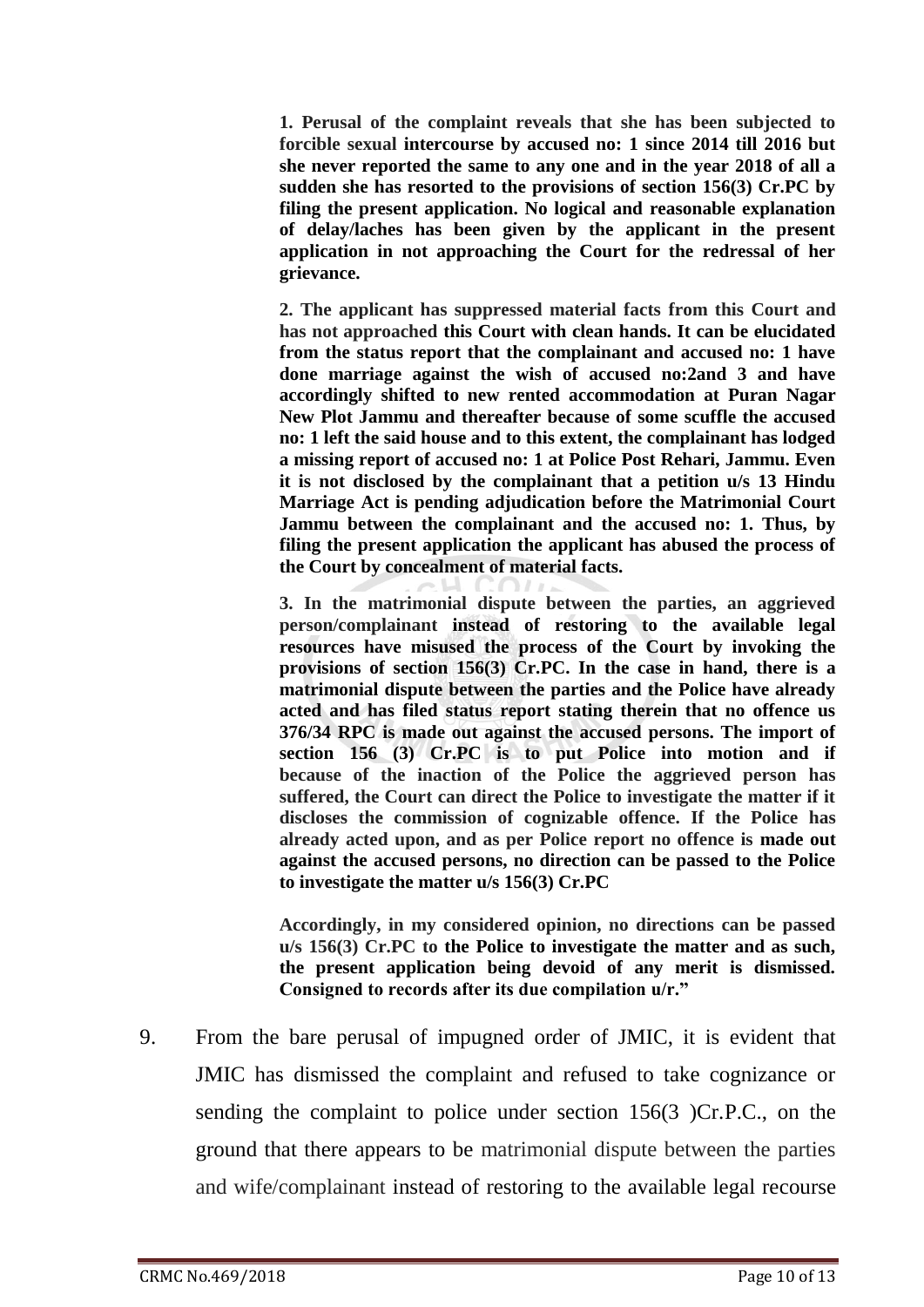has filed present complaint by misusing the process of the Court by invoking the provisions of section 156(3) Cr.P.C. JMIC has further held that Police has already acted on complaint filed by complainant and found no offence us 376/34 RPC was made out against the accused persons.

10. Criminal law is now well established that if a private complaint is given to the Magistrate, he has the power to take cognizance of a private complaint under the provisions of clause Section 190 of the Criminal Procedure Code.

> "**190. Cognizance of offences by Magistrates.**— (1) Except as hereinafter provided any Chef Judicial Magistrate and any other Judicial Magistrate specifically empowered in this behalf may take cognizance of any offence—

(*a*) upon receiving a complaint of facts which constitute such offence;

(*b*) upon a police report of such facts;

(*c*) upon information received from any person other than a police officer, or upon his own knowledge, that such offence has been committed.

- 11. As is seen from above, Section 190 Cr.P.C. lays down as to how cognizance of offences can be taken by Magistrates. It is by taking cognizance of an offence that the court machinery is set in motion in respect of criminal cases. Cognizance of an offence can be taken in one of the three ways mentioned in Section 190 Cr.P.C.:
	- (1)On the basis of a complaint;

(2)On the basis of a police report under Section 173 Cr.P.C. (which may be a charge sheet or, in fact, even a closure report);

(3)On the basis of the Magistrate's own knowledge or information received from any person other than a police officer.

12. Thus, if a complaint is received by the Magistrate, the power to take cognizance on the basis of such complaint is under Section 190 of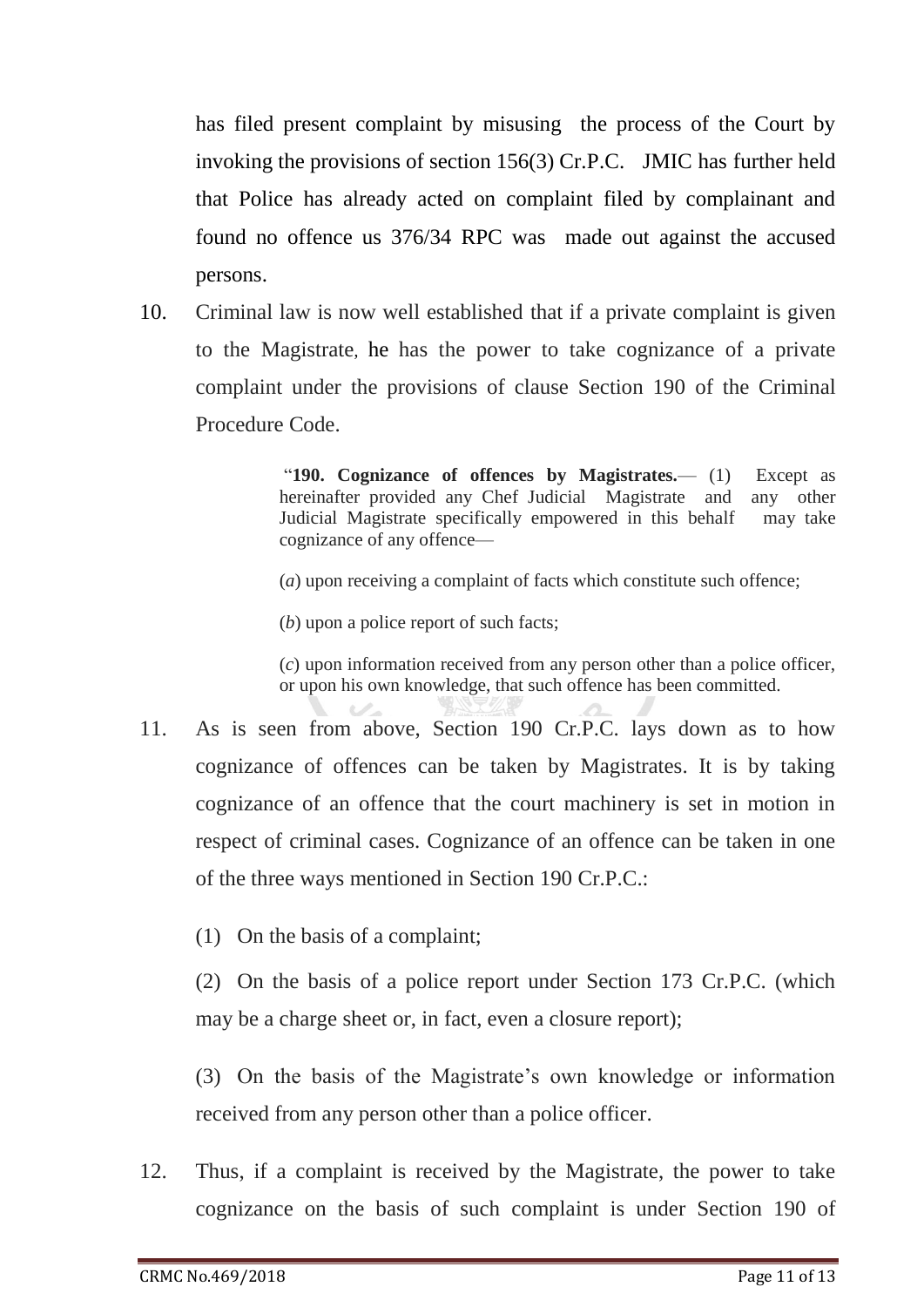Cr.P.C. However, further action on such complaint has to be taken under Sections 200-204 of Cr.P.C. Under Section 200 Cr.P.C., the Magistrate is required to record the statement of the complainant on oath, and also of other witnesses, if present. The objective sought to be achieved by Section 200 is that a large number of complaints are filed by private individuals, many of which may be frivolous complaints. Therefore, it is considered necessary to verify the details of such complaints by examining the complainant on oath under Section 200 of Cr.P.C. In certain complaint cases, action may have to be taken by the Magistrate under the provisions of Section 202 Cr.P.C., i.e., an inquiry by the Magistrate himself or an investigation by police, etc. After these steps, if the Magistrate does not find sufficient ground to proceed further, he may dismiss the complaint under Section 203 of Cr.P.C.; on the other hand, if he finds sufficient ground to proceed, he may issue process under Section 204 of Cr.P.C.

- 13. Magistrate has also option to direct police to conduct investigation in terms of section 156(3) Cr.P.C., which is called pre cognizance stage. But in any case, Magistrate has to apply judicial mind before proceeding ahead as to whether allegations leveled shows cognizable offence and also to find out truthfulness of allegations. Magistrate in order to satisfy himself with regard to truthfulness of allegations may conduct inquiry or call for report from police, if he comes to conclusion that police had already conducted some sort of investigation on same allegations.
- 14. Calling a person to stand criminal proceeding on frivolous or vexatious allegations, amount to violation of his fundamental right.
- 15. Supreme Court of India in **M/s Pepsi Foods Ltd. & Anr. vs Special Judicial Magistrate & Ors.,** reported in **1998 (0) SCC (Cri) 1400**, it is held as under:-